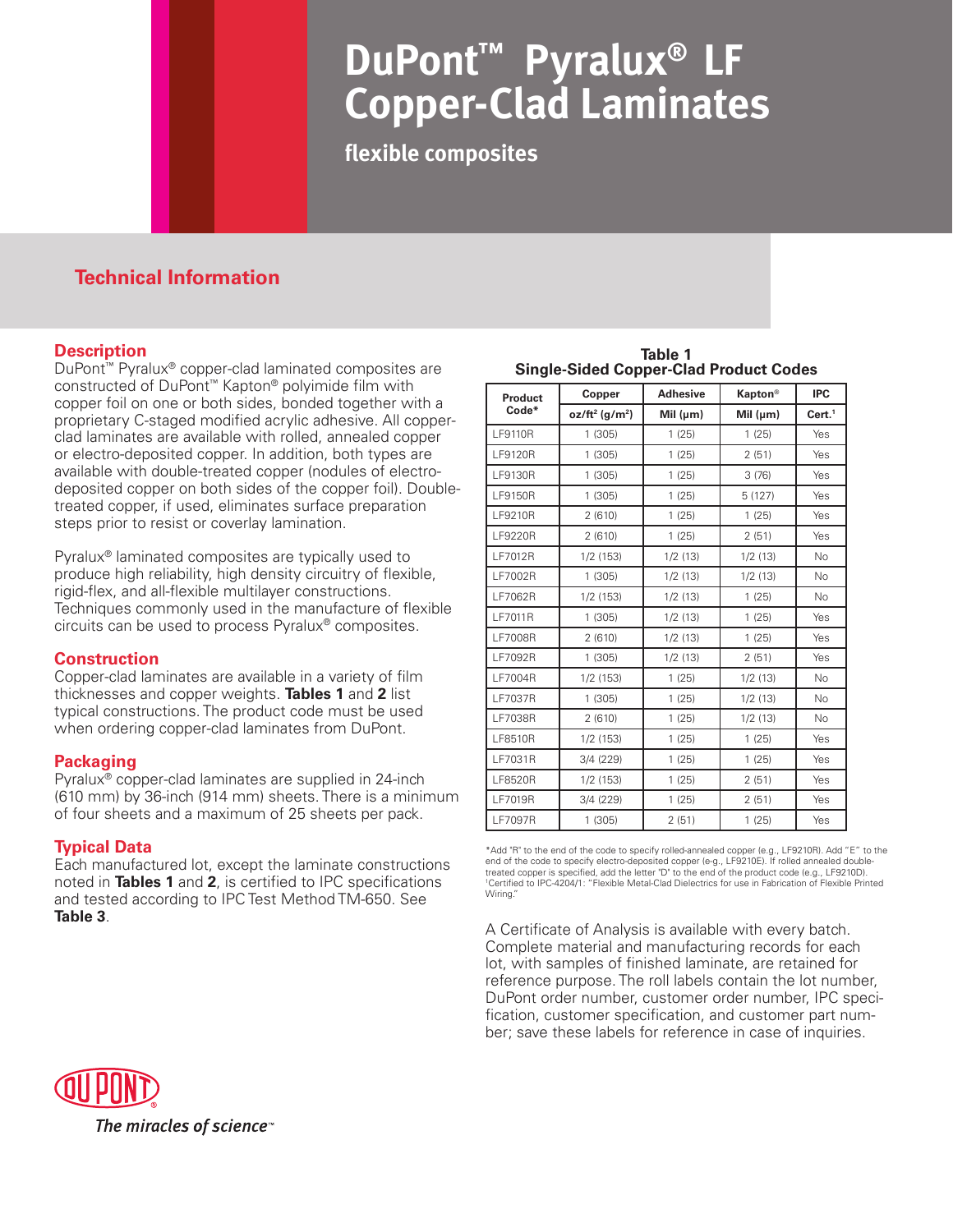**Table 2 Double-Sided Copper-Clad Product Codes**

| <b>Product</b> | Copper                        | <b>Adhesive</b> | <b>Kapton®</b> | <b>IPC</b>         |
|----------------|-------------------------------|-----------------|----------------|--------------------|
| Code*          | $oz/ft^2$ (g/m <sup>2</sup> ) | Mil $(\mu m)$   | Mil $(\mu m)$  | Cert. <sup>1</sup> |
| <b>LF9111R</b> | 1(305)                        | 1(25)           | 1(25)          | Yes                |
| LF9121R        | 1(305)                        | 1(25)           | 2(51)          | Yes                |
| LF9131R        | 1(305)                        | 1(25)           | 3(76)          | Yes                |
| LF9151R        | 1(305)                        | 1(25)           | 5(127)         | Yes                |
| LF9212R        | 2(610)                        | 1(25)           | 1(25)          | Yes                |
| <b>LF9222R</b> | 2(610)                        | 1(25)           | 2(51)          | Yes                |
| LF7022R        | 1/2 (153)                     | 1/2(13)         | 1/2(13)        | No                 |
| LF7014R        | 1/2(153)                      | 1/2(13)         | 1(25)          | No                 |
| <b>LF7010R</b> | 1(305)                        | 1/2(13)         | 1(25)          | Yes                |
| LF7041R        | 2(610)                        | 1/2(13)         | 1(25)          | Yes                |
| LF7091R        | 1/2 (153)                     | 1/2(13)         | 2(51)          | Yes                |
| LF7093R        | 1(305)                        | 1/2(13)         | 2(51)          | Yes                |
| <b>LF7058R</b> | 2(610)                        | 1/2(13)         | 2(51)          | Yes                |
| LF7003R        | 2(610)                        | 1/2(13)         | 3(76)          | <b>No</b>          |
| <b>LF7017R</b> | 1/2 (153)                     | 1(25)           | 1/2(13)        | No.                |
| LF7039R        | 1(305)                        | 1(25)           | 1/2(13)        | No                 |
| LF7040R        | 2(610)                        | 1(25)           | 1/2(13)        | No                 |
| LF8515R        | 1/2(153)                      | 1(25)           | 1(25)          | Yes                |
| LF8525R        | 1/2 (153)                     | 1(25)           | 2(51)          | Yes                |
| <b>LF7090R</b> | 2(610)                        | 2(51)           | 2(51)          | Yes                |
| LF7071R        | 1(305)                        | 1/2(13)         | 1/2(13)        | Yes                |

\*Add "R" to the end of the code to specify rolled-annealed copper (e.g., LF9210R). Add "E" to the end of the code to specify electro-deposited copper (e-g., LF9210E). If rolled annealed doubletreated copper is specified, add the letter "D" to the end of the product code (e.g., LF9210D). 1 Certified to IPC-4204/1: "Flexible Metal-Clad Dielectrics for use in Fabrication of Flexible Printed Wiring."

#### **Processing**

Laminating conditions for Pyralux® flexible composites are typically in the following ranges:

| Part Temperature: | 182-199°C (360-390°F)                  |
|-------------------|----------------------------------------|
| Pressure:         | 14–28 kg/cm <sup>2</sup> (200–400 psi) |
| Time:             | 1–2 hours, at temperature              |

For further processing information contact your DuPont representative to receive a Pyralux® Technical Manual.

#### **Storage Conditions and Warranty**

Pyralux® LF flexible laminates should be stored in the original packaging at temperatures of 4–29°C (40–85°F) and below 70% humidity. The product should not be frozen and should be kept dry, clean and well protected. Subject to compliance with the foregoing handling and storage recommendations, the DuPont warranty, as provided in the DuPont Standard Conditions of Sale, shall remain in effect for a period of two years following the date of shipment.

#### **Table 3 Copper-Clad Laminate Properties vs IPC Specifications**

| Property                                                          | <b>IPC</b><br>Spec | <b>Typical Clad</b><br>Value |
|-------------------------------------------------------------------|--------------------|------------------------------|
| Peel Strength, min.,<br>lb/in (kg/cm)<br>As received<br>As solder | 8(1.4)<br>7(1.3)   | 10(1.8)<br>9(1.6)            |
| Dimensional Stability,<br>max., percent                           | 0.15               | 0.10                         |
| Dielectric Constant, max.<br>(at 1 MHz)                           | 4.0                | 3.6                          |
| Dissipation Factor, max.<br>(at 1 MHz)                            | 0.03               | 0.02                         |
| Volume Resistivity, min.,<br>megohm-cm (ambient)                  | 10 <sup>7</sup>    | 10 <sup>9</sup>              |
| Surface Resistivity, min.,<br>megohm-cm (ambient)                 | $10^{6}$           | 10 <sup>8</sup>              |

\* The values in Table 3 represent a typical 1 oz copper foil, 1 mil adhesive and 1 mil Kapton® construction.

## **Safe Handling**

Pyralux® copper-clad laminated composites are supplied in sheets and are fully cured (C-staged).

DuPont is not aware of anyone developing contact dermatitis, or suffering any other medical discomforts, when using Pyralux® products. The uncured acrylic monomers in the bond ply adhesive may impart a mild odor. However, these products have been extensively tested under operating conditions (drilling and lamination conditions) and found to liberate measurable volatiles only well below<sup>1</sup> accepted safe limits (e.g., PEL).

To eliminate contact between the skin and exposed adhesive after etching, wear lint-free gloves or fingerpads. Anyone handling Pyralux® should wash their hands with soap before eating, smoking, or using restroom facilities. Gloves and fingerpads should be changed daily, and wash other protective clothing frequently.

Adequate ventilation and exhaust is recommended in press rooms to prevent the buildup of potentially harmful vapors, to remove disagreeable odors, and to dissipate heat. Drill rooms should be furnished with standard equipment recommended by drill vendors and required by OSHA standards.

For further information on safe handling, refer to DuPont publication H-46873, "Pyralux® LF and FR Safe Handling;" and refer to "Industrial Ventilation," 18th Edition or latest available from the American Conference of Governmental Industrial Hygienists, 6500 Glenway, Building D-5, Cincinnati, OH 45211.

<sup>1</sup> Values for all materials monitored were well below 10% of their accepted limits (PEL or TLV). In only one case, did the concentration reach approximately 40% of its limit. This was an oven used to dry the uncured acrylic material. This oven drying is not normally used in the process and during the exposure the oven was unventilated. Adequate ventilation is normally recommended for any heating process.